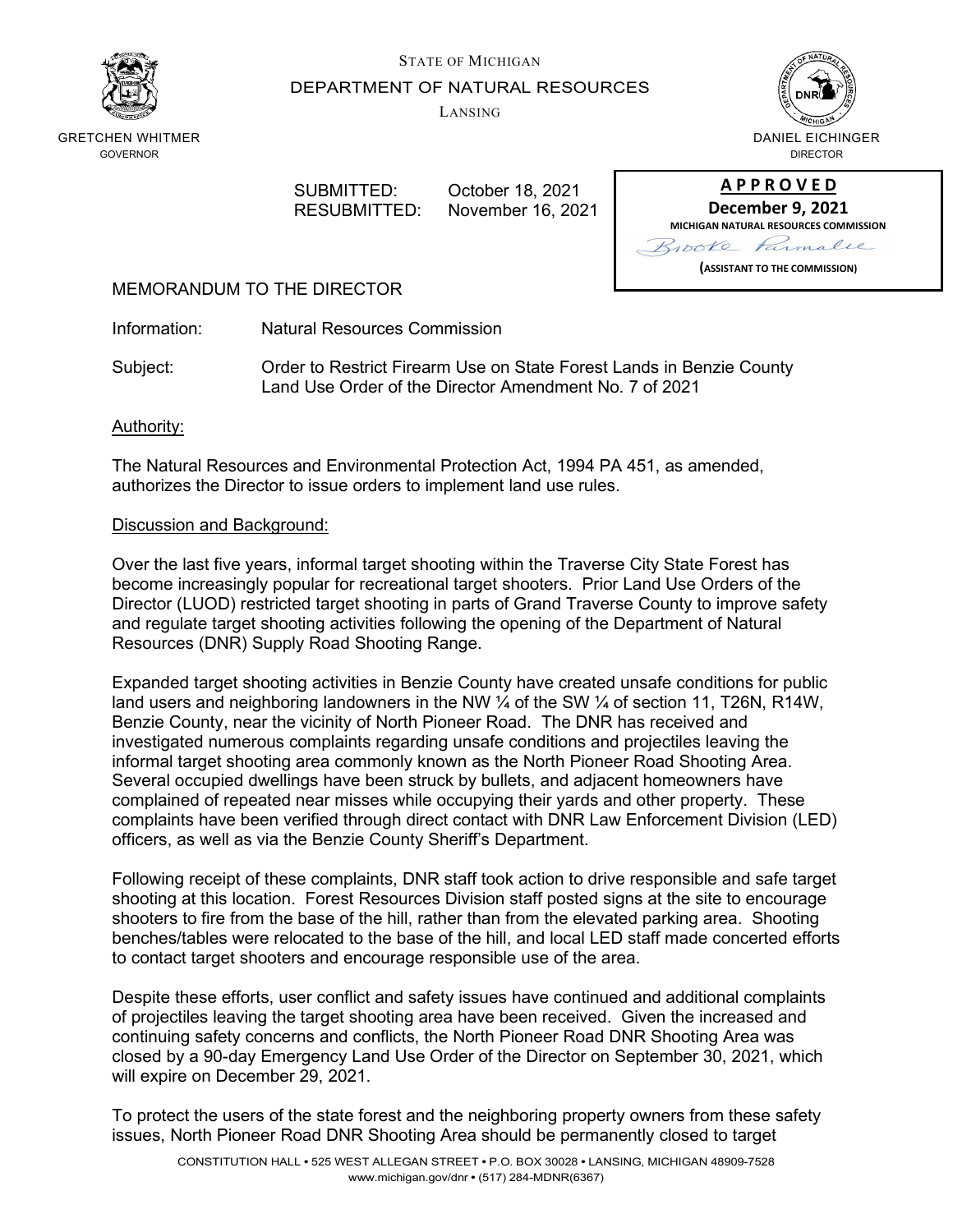Order to Restrict Firearm Use on State Forest Lands in Benzie County Land Use Order of the Director Amendment No. 7 of 2021 Page 2 November 16, 2021

shooting until such time as the public safety concern can be eliminated at the site. The DNR will explore alternatives such as site improvements, building an alternate range, or facilitating improved shooting opportunities at privately run ranges. However, none of these options can feasibly be accomplished within the 90-day timeframe of the existing Emergency closure, and a permanent closure is necessary until such action can be taken.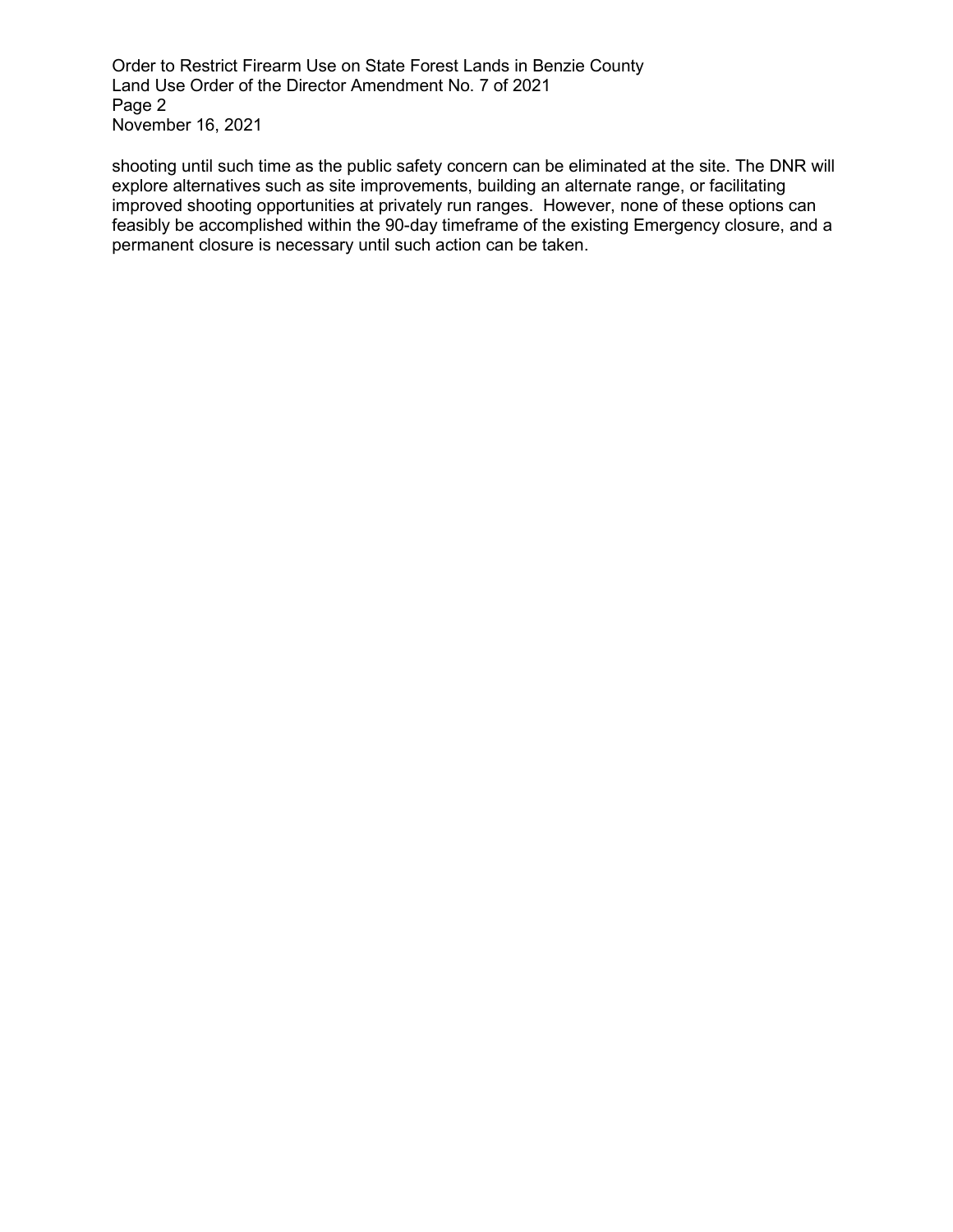Order to Restrict Firearm Use on State Forest Lands in Benzie County Land Use Order of the Director Amendment No. 7 of 2021 Page 3 November 16, 2021

#### Recommendation:

Relevant divisions have contributed to the preparation of this order. This order was submitted for information on November 10, 2021, at the Natural Resources Commission meeting. This item appeared on the Department's November calendar and is eligible for approval on December 9, 2021.

Duquatt

Jared Duquette, Chief Gary Hagler, Chief Gary Hagler, Chief Gary Hagler, Chief Gary Hagler, Chief Gary Hagler, Chief Gary Hagler, Chief Gary Hagler, Chief Gary Hagler, Chief Gary Hagler, Chief Gary Hagler, Chief Gary Hagle

Jeff Stampfly, Chief **Ronald A. Olson, Chief** Ronald A. Olson, Chief

James Dexter, Chief Shannon Lott<br>Fisheries Division Shannon Lott Natural Resou

Law Enforcement Division

Forest Resources Division **Parks** and Recreation Division

Natural Resources Deputy

I have analyzed and discussed these recommendations with staff and concur as to matters over which the Director has authority.

ra

Daniel Eichinger, Director **Date** Date

for December 9, 2021

\_\_\_\_\_\_\_\_\_\_\_\_\_\_\_\_\_\_\_\_\_\_\_\_\_\_\_ \_\_\_\_\_\_\_\_\_\_\_\_\_\_\_\_\_\_\_\_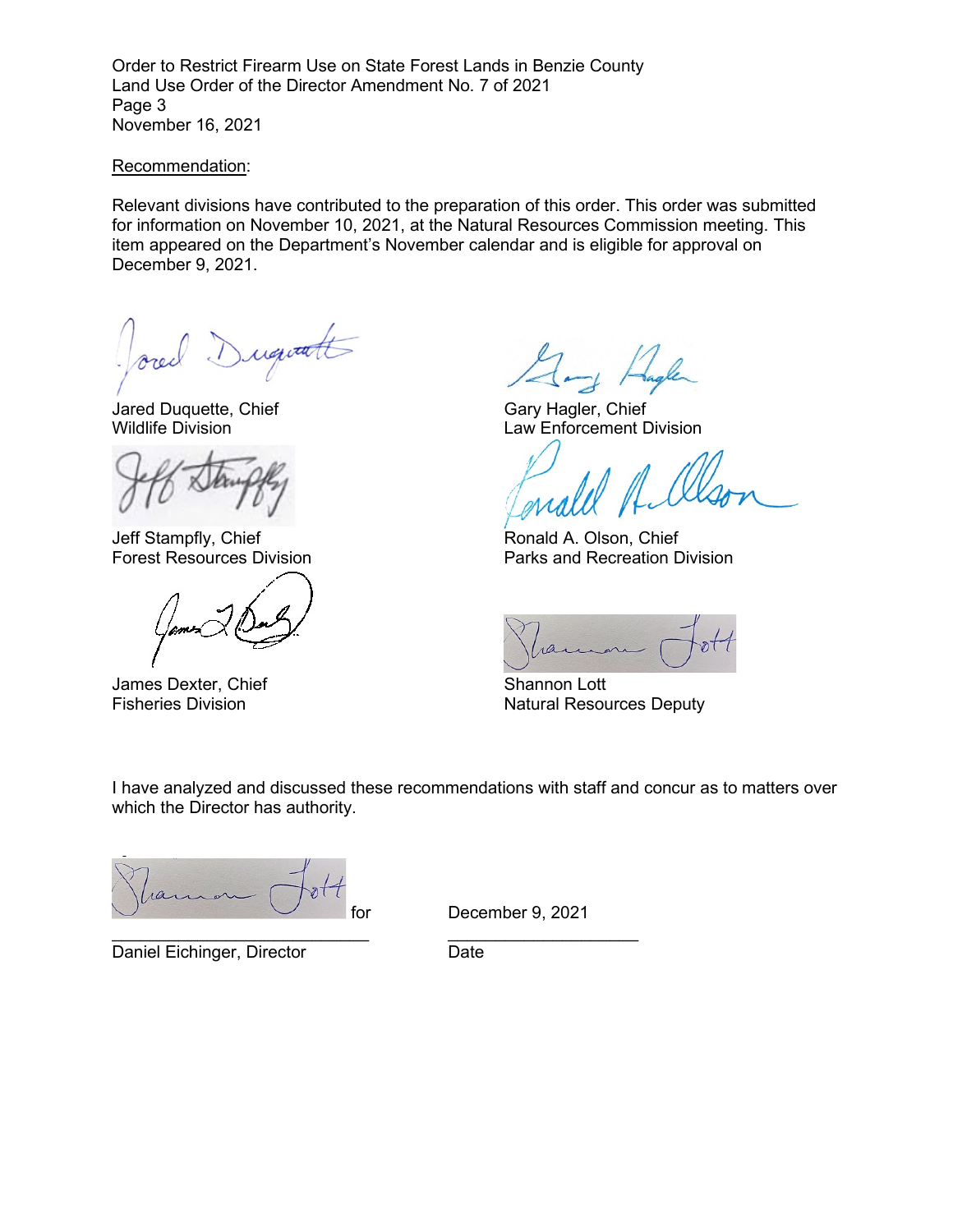Order to Restrict Firearm Use on State Forest Lands in Benzie County Land Use Order of the Director Amendment No. 7 of 2021 Page 4 November 16, 2021

# NORTH PIONEER ROAD SHOOTING AREA

Land Use Order of the Director, Amendment No. 7 of 2021 Traverse City Forest Management Unit - Benzie County



Section 11, T26N, R14W, Homestead Township

**777** Target shooting area to be closed on state land State land





Benzie County